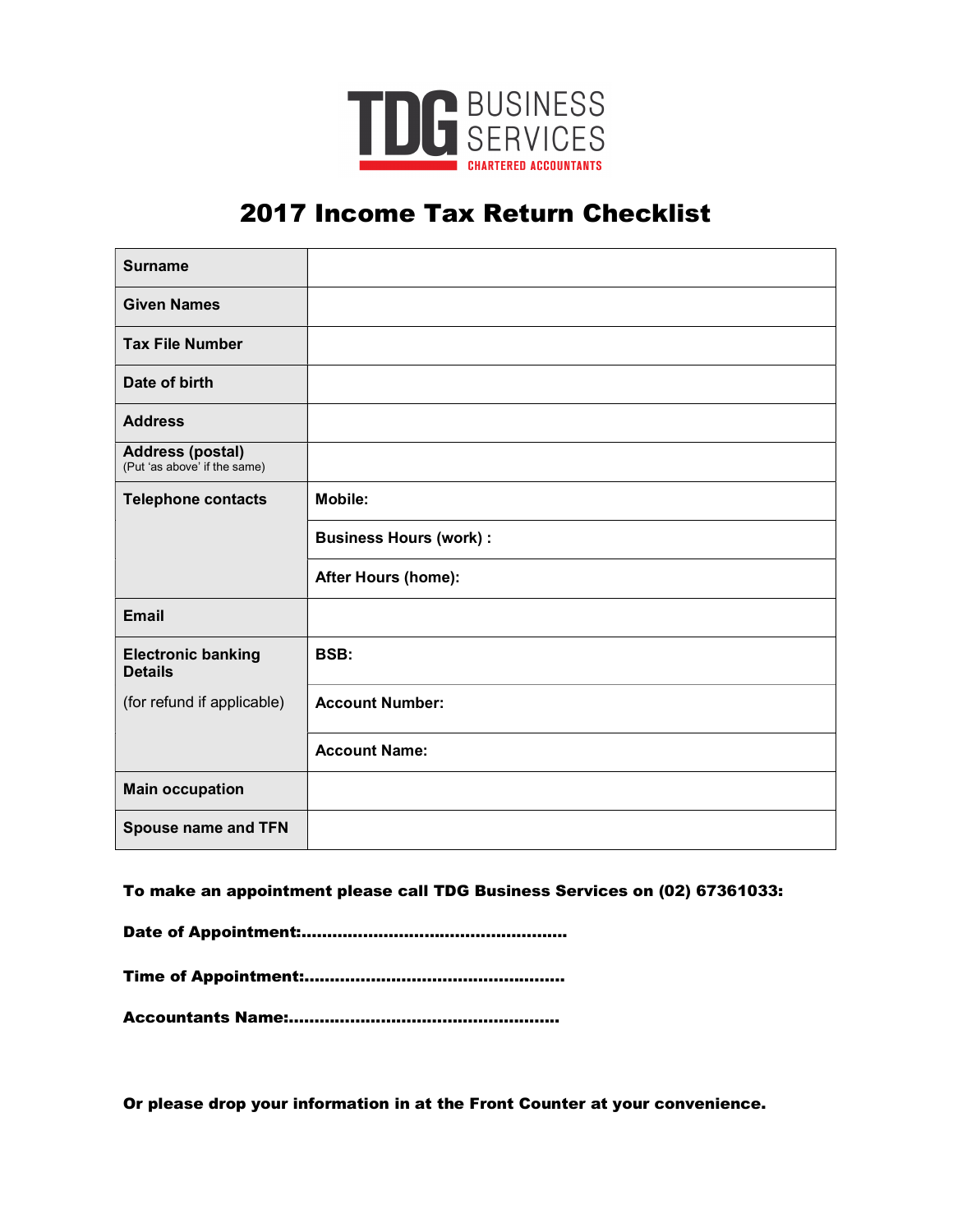Instructions: The following pages are provided to give you a guide as to what information your accountant may ask you for when completing your tax return. Please go through this list before you visit your accountant (or drop off your information) to ensure you have provided all the documents required. Please circle each item to indicate if it is applicable to you or not. If you are unsure about any items, please underline it so your accountant can verify if the items is relevant to you.

## INCOME – Please provide evidence

| 2. Australian Government Allowances and payments like Newstart, Youth allowance and                             |  |
|-----------------------------------------------------------------------------------------------------------------|--|
|                                                                                                                 |  |
| 4. Australian Annuities and Superannuation Income Streams or Lump Sums YES/NO                                   |  |
|                                                                                                                 |  |
|                                                                                                                 |  |
|                                                                                                                 |  |
|                                                                                                                 |  |
| 9. Foreign source income (including foreign pensions) and foreign assets or property  YES/NO                    |  |
|                                                                                                                 |  |
|                                                                                                                 |  |
|                                                                                                                 |  |
| Rental Expenses (Tick if Supplied): Body Corp Fees $\Box$ , Cleaning $\Box$ , Rates $\Box$ , Insurance $\Box$ , |  |
| Loan Interest $\Box$ , Pest Control $\Box$ , Repairs $\Box$ , Capital Repairs $\Box$ Bank Fees $\Box$           |  |
|                                                                                                                 |  |

……………………………………………………………………………………………………………………….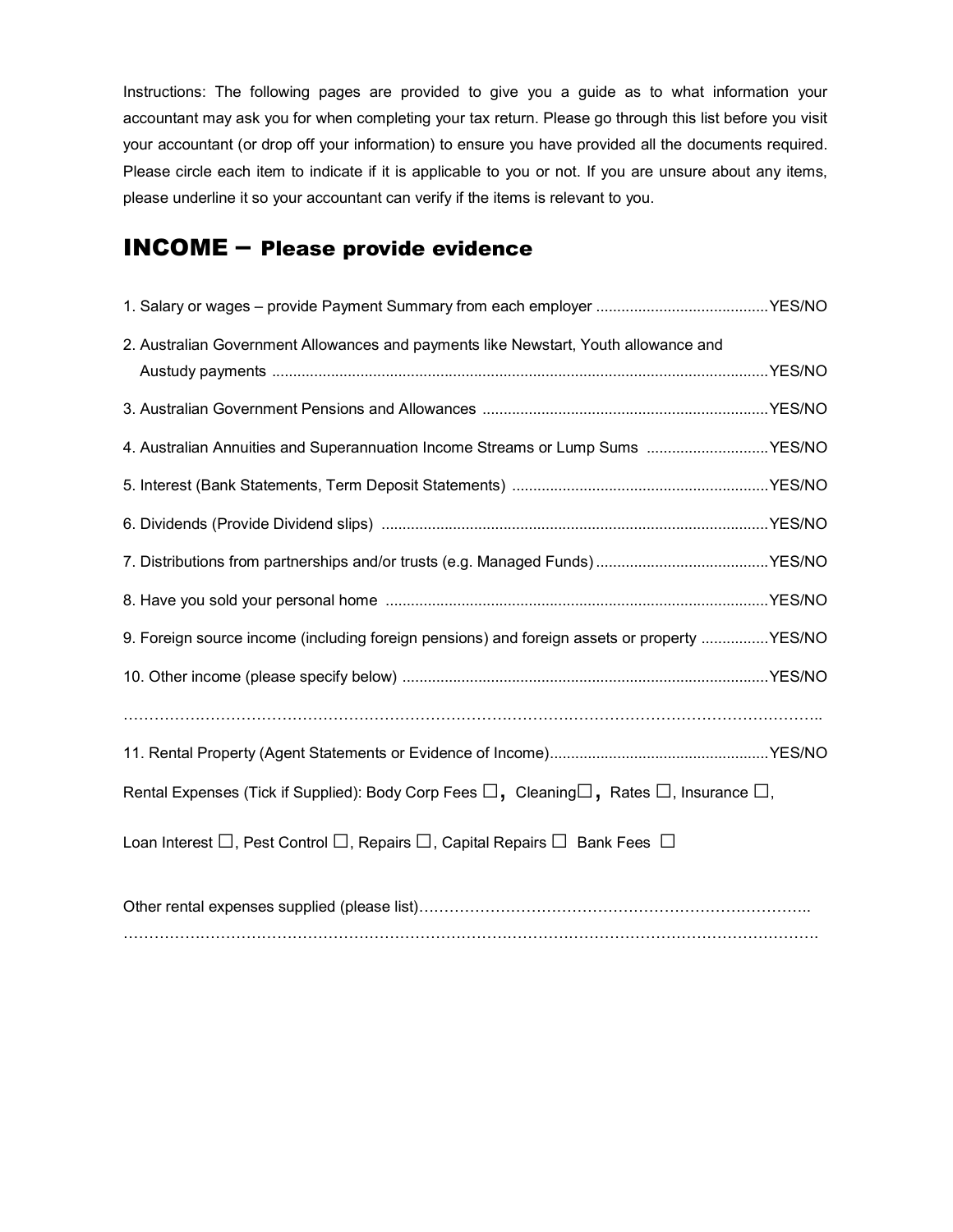# DEDUCTIONS – Please provide evidence

#### Work related car expenses

| Cents per kilometre method up to a maximum of 5,000 kms (Provide Km's travelled) YES/NO              |
|------------------------------------------------------------------------------------------------------|
| Log book method (Provide all costs for the year inc. Rego, Insurances, Fuel, Repairs) YES/NO         |
| <b>Work related travel expenses</b>                                                                  |
| Employee domestic travel where a travel allowance has been paid by the employer YES/NO               |
| If the claim is more than the reasonable allowance rate, do you have receipts for your               |
|                                                                                                      |
| Overseas travel where a travel allowance has been paid by the employer YES/NO                        |
|                                                                                                      |
| If travel is for 6 or more nights in a row, do you have travel records? (e.g. a travel diary) YES/NO |

Employee has not been paid an allowance or been reimbursed for expenses incurred ................ YES/NO

#### Work related uniform and other clothing expenses

| Protective clothing, Occupation specific clothing, Compulsory & Non-compulsory Uniforms YES/NO |  |
|------------------------------------------------------------------------------------------------|--|
|                                                                                                |  |
|                                                                                                |  |

#### Work related self-education expenses

|--|--|--|

Course Expenses (Tick if Supplied): Union Fees □, Course Fees□, Books & Stationary □,

Travel □, Other self-education expenses supplied (please list)……………………………………………..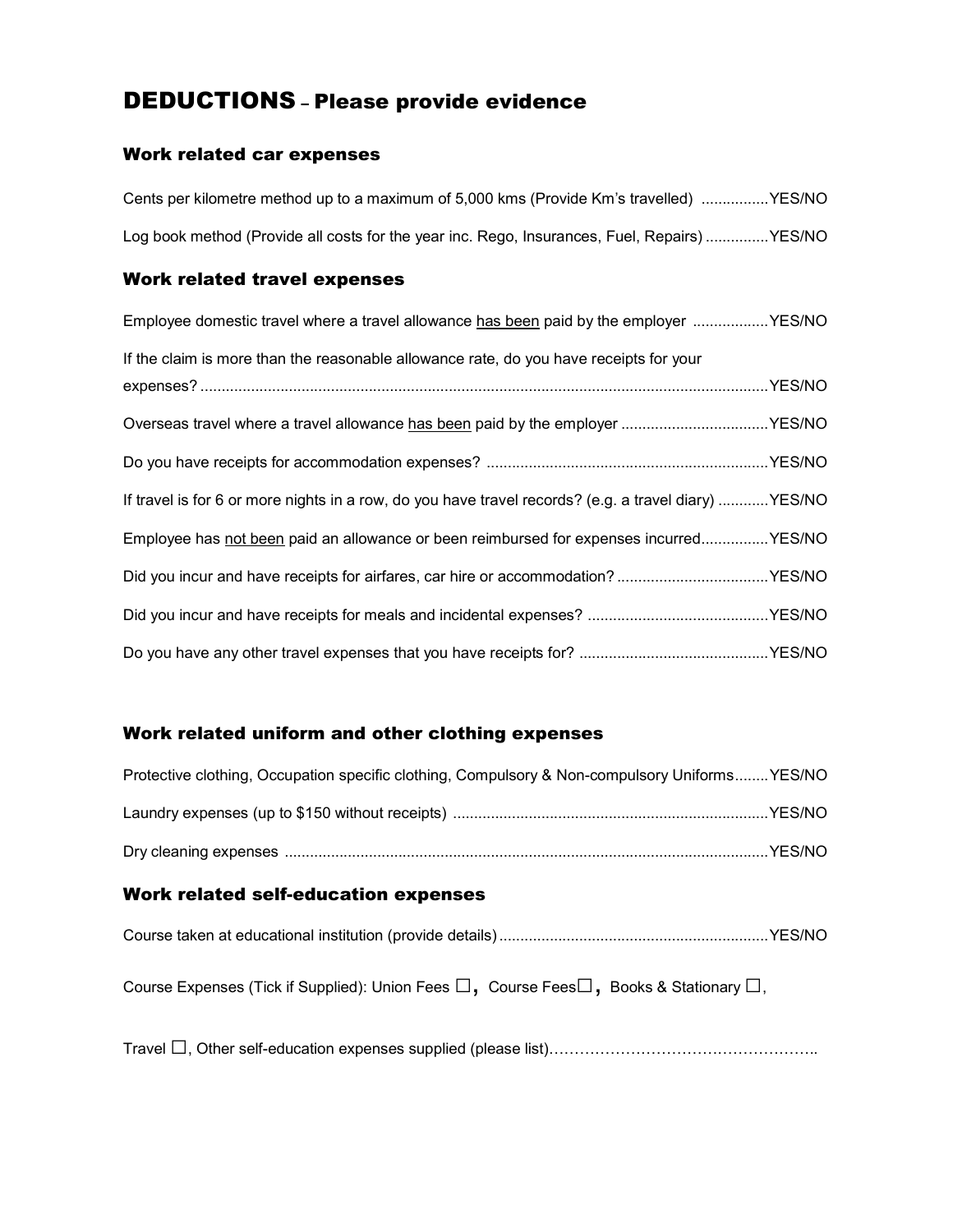## Other work related expenses (tick where supplied)

| Tools and equipment $\Box$ Computer and Software $\Box$ Journals/periodicals $\Box$ YES/NO                 |                            |  |  |
|------------------------------------------------------------------------------------------------------------|----------------------------|--|--|
| Subscriptions and union fees $\Box$ Sun protection products (i.e., sunscreen and sunglasses) $\Box$ YES/NO |                            |  |  |
| Seminars and courses not at an educational institution:                                                    |                            |  |  |
|                                                                                                            |                            |  |  |
|                                                                                                            |                            |  |  |
|                                                                                                            |                            |  |  |
|                                                                                                            |                            |  |  |
|                                                                                                            |                            |  |  |
|                                                                                                            |                            |  |  |
|                                                                                                            |                            |  |  |
|                                                                                                            |                            |  |  |
| <b>Other types of deductions</b>                                                                           |                            |  |  |
| Interest deductions $\Box$                                                                                 | <b>Dividend deductions</b> |  |  |
| Gifts or donations $\Box$                                                                                  |                            |  |  |
|                                                                                                            |                            |  |  |
|                                                                                                            |                            |  |  |
| If so, have you provided the fund a notice of intention to deduct the contribution?  YES/NO                |                            |  |  |

## Do you have any other questions you want to ask your accountant?

……………………………………………………………………………………………………………………… ……………………………………………………………………………………………………………………… ……………………………………………………………………………………………………………………… ………………………………………………………………………………………………………………………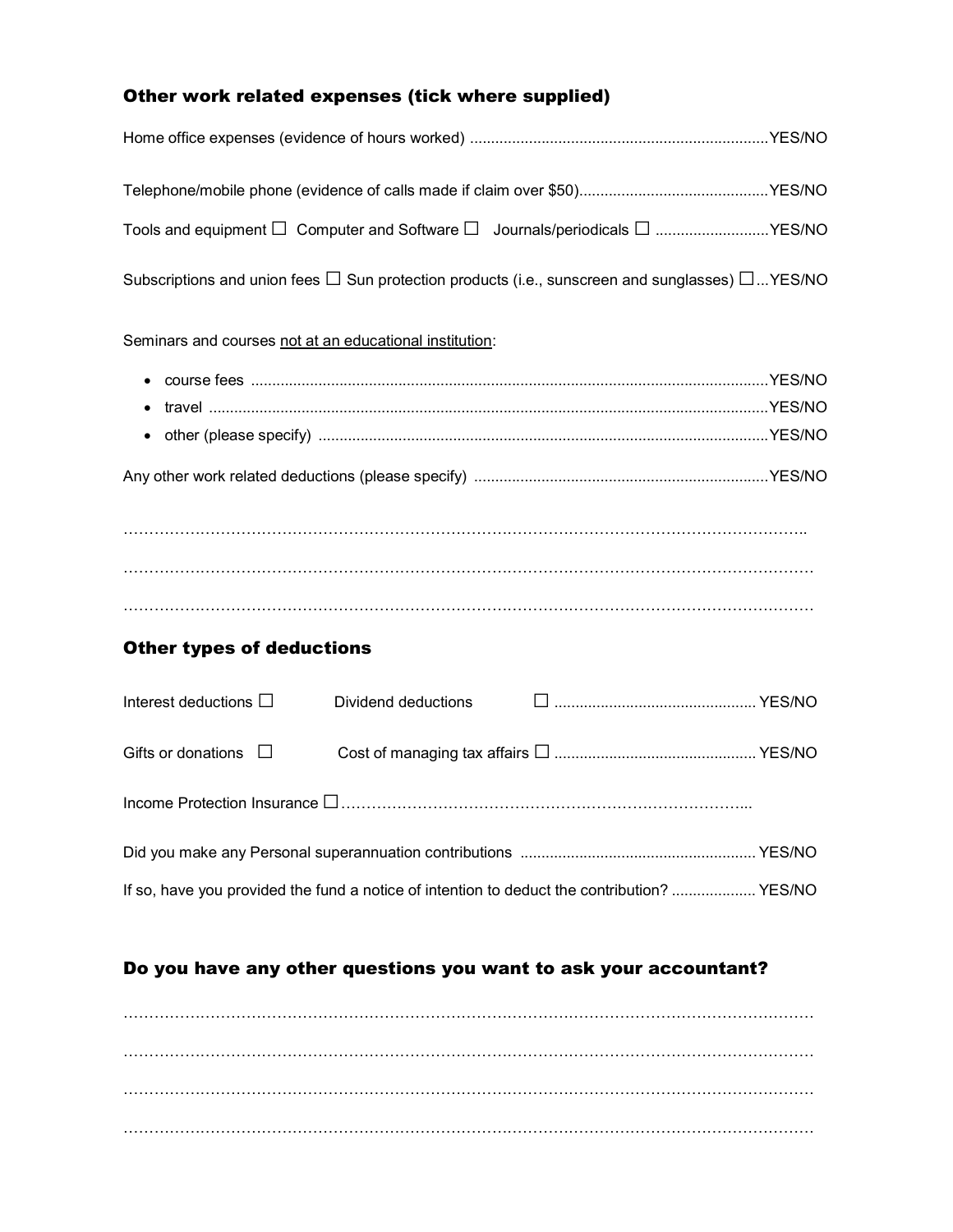### Questions that could affect your Tax offsets/rebates - Please provide

#### evidence

| Did you make superannuation contributions on behalf of your spouse?  YES/NO                   |
|-----------------------------------------------------------------------------------------------|
|                                                                                               |
|                                                                                               |
|                                                                                               |
|                                                                                               |
|                                                                                               |
|                                                                                               |
|                                                                                               |
|                                                                                               |
|                                                                                               |
|                                                                                               |
| Did you have private health insurance in 2017? (Private Annual Tax Statement)  YES/NO         |
| Do you have a HECS/HELP liability or a student financial supplement loan debt? YES/NO         |
|                                                                                               |
| - Did you have care of a dependent child in 2017? (Please provide names and DOB) YES/NO       |
| - Did you or your spouse receive FTB through the Department of Human Services in 2017? YES/NO |
|                                                                                               |
| Did you (or your spouse) pay any child support payments in 2017? (Supply Details)YES/NO       |
|                                                                                               |

## Spouse details (if applicable)

Did you have a spouse for the full year from 1 July 2016 to 30 June 2017? .....................YES/NO

If you had a spouse for only part of the income year, please specify the dates between 1 July 2016 to 30 June 2017 when you had a spouse:

From  $/$   $/$   $/$   $\sim$  to  $/$   $/$ 

| What was your spouse' Taxable Income (provide copy of their Tax Return)YES/NO             |  |
|-------------------------------------------------------------------------------------------|--|
| Did your spouse receive any exempt pension income in the 2017 income year?  YES/NO        |  |
| Does your spouse have any reportable super contributions for the 2017 income year? YES/NO |  |